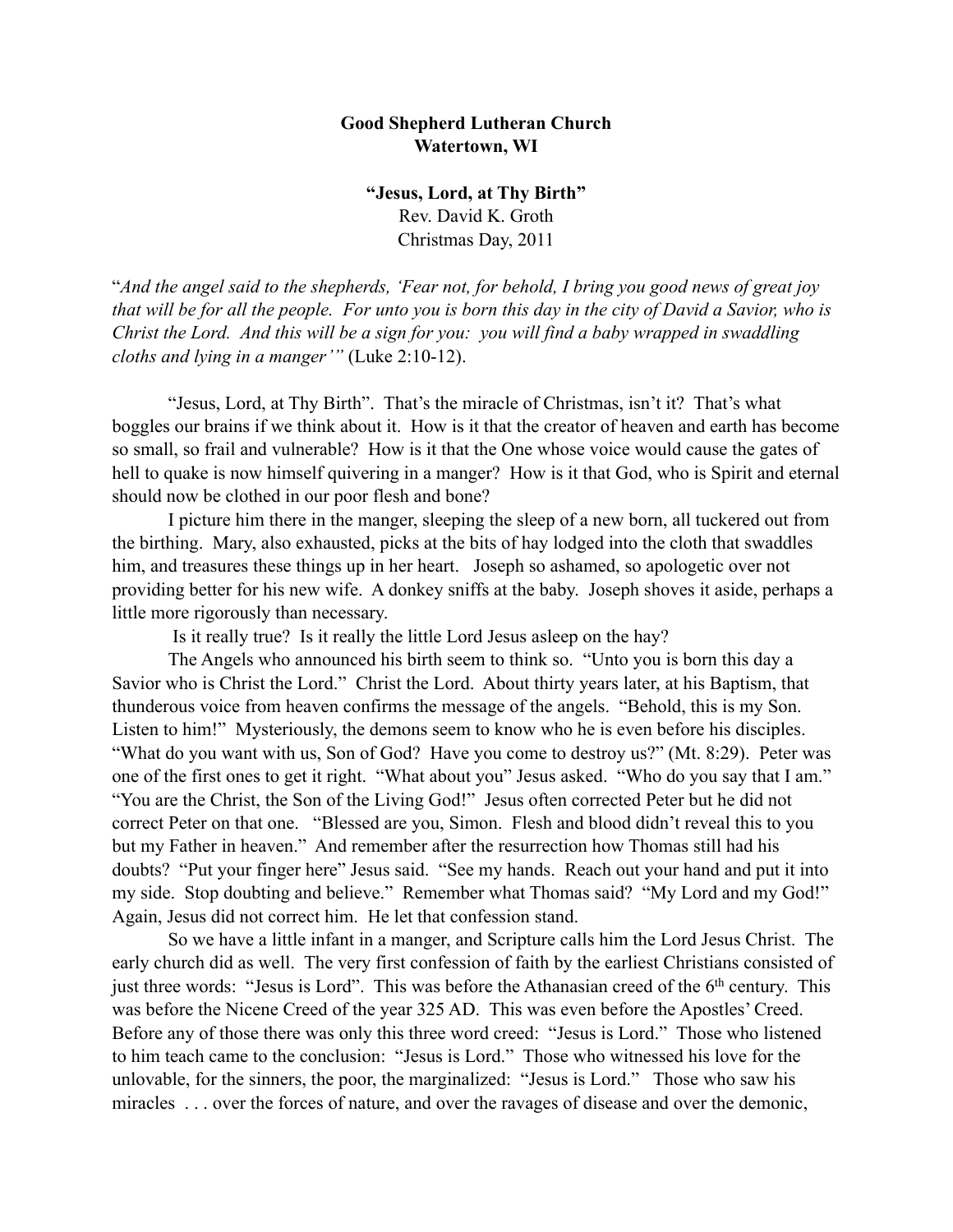even over the dead: they could not explain it any other way. "Jesus must be Lord." Those who saw him risen from the dead: "Jesus is Lord."

That confession is tucked into one of the earliest symbols of the Christian faith, the fish that you see on bumper stickers and in the yellow pages and on business cards, identifying the person as a Christian. In the Greek a fish is an Ichthys, and the spelling of Ichthys forms an acronym for the confession of faith: Jesus Christ, God's Son, Savior. During the fierce persecution from the Roman Empire, Christians used the fish symbol to mark meeting places and tombs and even to tell friend from foe. A Christian would sometimes draw an arc in the soil with a walking stick, and if another completed the fish by drawing the other arc, he knew he was in good and safe company.

 "Jesus Christ, God's Son, Savior." That's the claim that is being made all over the world this day. No one really denies the humanity of Jesus any more. With all the evidence, to deny his humanity would put you squarely in the camp of those who still insist man never landed on the moon. Few, therefore, deny his humanity. Many, however, deny his divinity. They cannot bring themselves to confess Jesus is Lord. They'll sing his praises up and down, but will always stop short of confessing him as Lord. "Jesus was a great religious teacher" they say, "an extraordinary human being", "a prophet with charisma." They go on and on and on, always falling short of faith. C.S. Lewis addressed them in his book *Mere Christianity*: Anyone who said some of the things Jesus said "would either be a lunatic, on a level with a man who says he is a poached egg, or else he would be the Devil of Hell. You must make the choice. Either[Jesus is Lord]; or else a madman or something worse . . . but let us not come up with any patronizing nonsense about His being a great human teacher. He has not left that [option] open to us." He is either Lord, lunatic or liar.

 Around here, we confess "Jesus is Lord." It's the simplest of creeds, but also the most impossible, for Paul writes "no one can say 'Jesus is Lord' but by the Holy Spirit" (1 Cor. 12:3). No one can believe it unless the Holy Spirit is working on him through his Word.

It's a creed that is tucked into many of the carols we sing.

-From "Silent Night, Holy Night": "Jesus, **Lord** at Thy Birth".

-Oh, Come, let us adore him, Christ the **Lord**!"

- "Joy to the World, The **Lord** is come."

- And from "Away in the manger" ". . . " The little **Lord** Jesus asleep on the hay."

"The little Lord Jesus" . . . We sing it so nonchalantly; those words roll off the tongue so easily. But have you thought through the implications? "Jesus is Lord" means that neither anyone else nor anything else can claim more of your loyalty or your love than him. When Jesus is Lord, he is superior to the claims of your own family. We read over and over again in the Bible that family is important, clan is good . . . *but Jesus is Lord*. Therefore when the two (family and Lord) are not in synch, when family expects one thing of you and Jesus quite another, whose going to win that tug of war? Jesus is Lord.

When Jesus is Lord, he is superior to the claims of the nation and state. Again, Scripture acknowledges government is good. God uses it to care for and protect us so we might flourish and live peaceable lives. Those who have experienced anarchy know that government is good. Paul writes, "He who rebels against authority is rebelling against what God has instituted" (Rom. 13:2). However, there is a caveat. When the government demands one thing and God through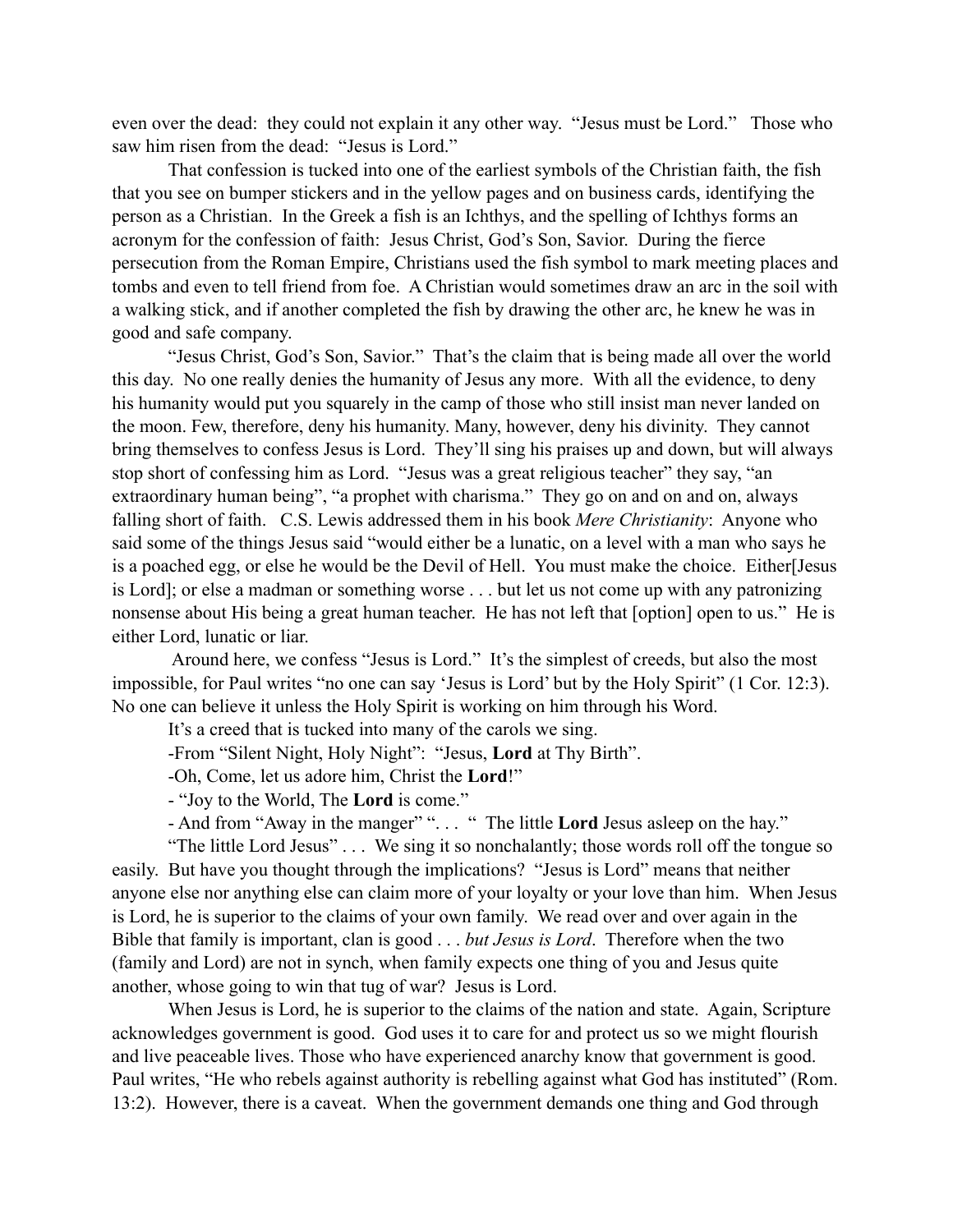his Word another, who's going to win your allegiance? Acts 5:29 says "We must obey God rather than man." Why? "Jesus is Lord."

When Jesus is Lord, he trumps any loyalties our friends have on us, or our professors, or the boss. When Jesus is Lord, he has greater claim over you than your race, or economic status, or orientation. When Jesus is Lord, there are no other gods or idols. If Jesus is Lord, your manager is not, nor your lover, nor your child. When Jesus is Lord, he is Lord over your time, your money, your dreams and desires.

When Jesus is Lord, he owns you, lock, stock and barrow. People say, "I can do whatever I want with my own body." But that doesn't hold water anymore, because Jesus is Lord, also over your body. "It's okay, so long as it's between two consensual adults." That doesn't work anymore either, because Jesus is Lord. "The laws of the Bible don't really apply to us because they are ancient and this is 2012" . . . that one leaks like a sieve because Jesus is still Lord. The Lord has established the rules for us; we don't get to make up our own.

 The Good News is when Jesus is Lord, he is Lord over your sin. This little Lord Jesus asleep on the hay . . . he came to take up your sin as his own and die for it on a cross. He died for the sins of the *world*. We can't do that. He can, because "Jesus is Lord."

 When Jesus is Lord, not even death can keep its hold on him. Death has no power over him. So three days later Jesus lives again because "Jesus is Lord."

 When Jesus is Lord, Satan is not. His tyranny is done. He's all beat up; one little word can fell him.

 When Jesus is Lord, water can wash us clean not just of dirt and grime, but now also of sin. When Jesus is Lord, water also marks our children as God's children, to our great joy and their great welfare. Ordinary water cannot do that. But when the Lord is working with it, all things are possible.

When Jesus is Lord, bread and wine carry the impossible freight of his body and blood for our forgiveness because his word demands it to do so. It has no other choice.

When Jesus is Lord, you can give him your sin, your guilt, and he'll take it. He'll take it all. None of it is too heavy or too messy or too wicked for him because Jesus is Lord. And because Jesus is Lord, in exchange for your sin he'll give his righteousness, innocence and blessedness.

When Jesus is Lord, there is no force so powerful, no addiction so strong that you cannot overcome it.

When Jesus is Lord, his church stands, even in places where it is fiercely persecuted. If the devil cannot overcome God's church, then the little tyrants and autocrats of the world have no chance of snuffing it out either.

Jesus is Lord. Those three words make it possible for Christians to stand up against overwhelming powers and superior forces, because they know the one whom they serve is superior to the ones who would destroy them. I'm thinking of Dietrich Bonhoeffer, as he was about to be executed in the waning days of WWII; he was superior to the might of Adolf Hitler because he knew Jesus is Lord. I'm thinking of that Iranian pastor today, Youcef Nardarkhani, who is facing execution for refusing to renounce his faith. He is superior to the might of the mulahs and the Supreme Ayatolah and the fatwas and jihads because he knows Jesus is Lord.